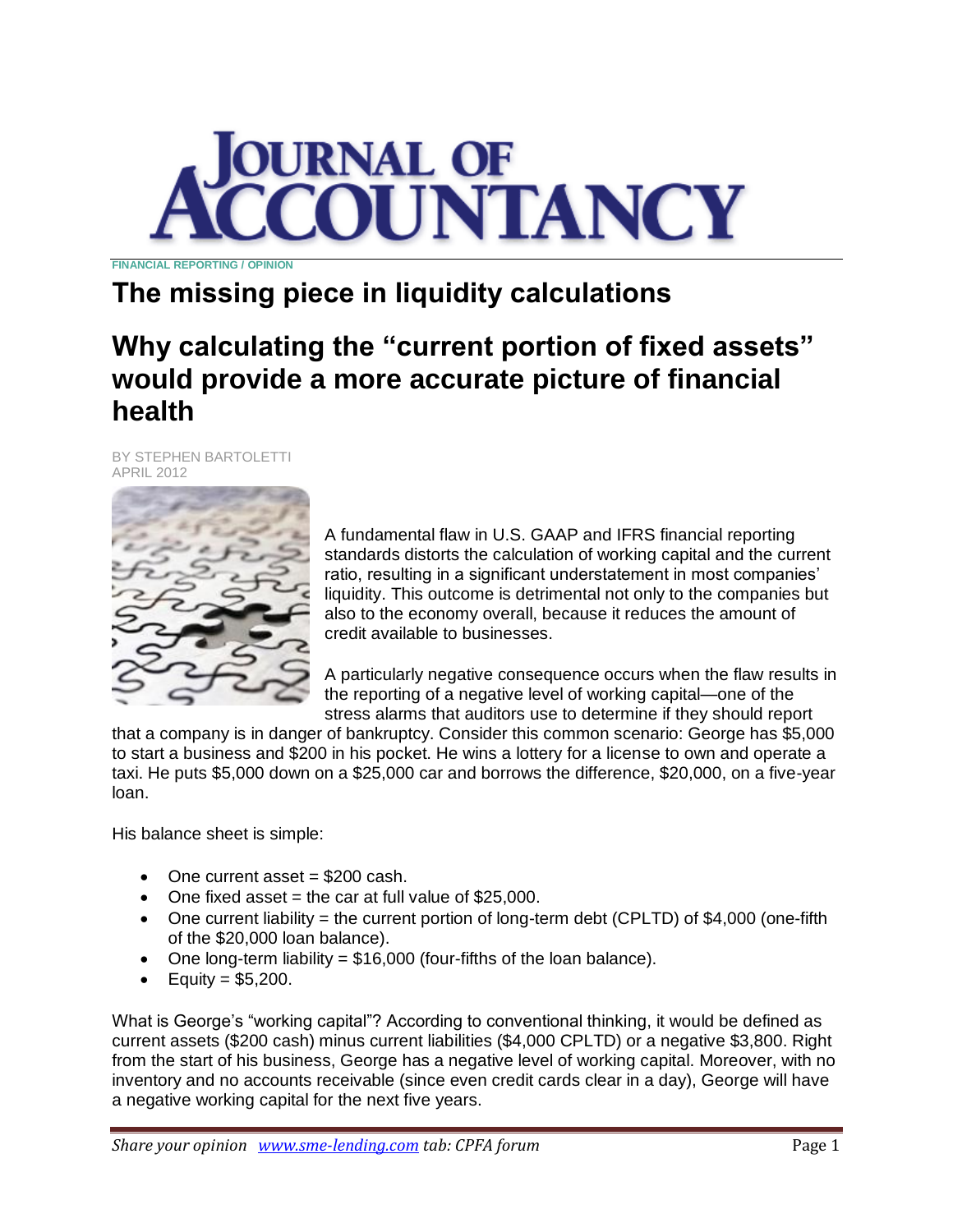The common view of this situation based on this method of calculation is that George's business is illiquid and he won't be able to repay his loan. But that's not correct.

Conventional accounting reports CPLTD among current liabilities because, logically, it is a liability due in the current period. However, that approach implies that CPLTD will be repaid from the conversion of current assets into cash.

But, in reality, George will repay his loan with the revenue that he takes in using the taxi, which is a fixed asset.

Here is the problem: The standard balance sheet fails to match the CPLTD with the fixed asset that repays it—the taxi. To truly "balance" our balance sheet in terms of what is current and what is long term, a new concept is needed—the *current portion of fixed assets* (CPFA). The CPFA is the portion of the fixed asset—the taxi—that will be used up in the current period to generate revenue. A simple accounting definition, and calculation of this concept, would be: The portion of fixed assets that will be depreciated in the current (next) period.

In this example, if we assume the taxi has a five-year useful life, George will "use up" one-fifth of the taxi each year to generate cash revenue (a different expected life only changes the calculations, not the concepts). The "current portion" of the taxi, the CPFA, thus is \$5,000 (or \$25,000 divided by five years).

Notice that, when CPFA is added to the balance sheet, as seen in Exhibit 1, each liability is now properly matched with the asset that it finances and that will repay it.

|                                             |          | <b>Exhibit 1</b> The Current Portion of Fixed Assets Approach |          |          |
|---------------------------------------------|----------|---------------------------------------------------------------|----------|----------|
| Current asset: Cash                         | 200      | <b>Current liabilities</b>                                    |          | $\bf{0}$ |
| Current portion of fixed assets (CPFA)      | \$5.000  | Current portion of long-term debt (CPLTD)                     | \$4.000  |          |
| Fixed asset: Taxi value (long-term portion) | \$20,000 | Long-term loan (long-term portion)                            | \$16,000 |          |
|                                             |          | Equity                                                        | \$5,200  |          |
| Total assets                                | \$25,200 | Total liabilities $+$ equity                                  | \$25,200 |          |

As this exhibit shows, George is not illiquid. He has \$200 (for an initial tank of gas and some food) and zero "current liabilities." He will make his first loan payment from the cash revenue he collects this month, which is generated by using the taxi.

George is not the only victim of the conventional approach to calculating working capital. Companies that have a large quantity of fixed assets and long-term debt—and therefore a large CPLTD—often appear to be tight on working capital, sometimes even reporting a negative working capital. Take CPLTD out of the equation, and their true liquidity is much rosier.

#### **DSCR VALIDATED**

―Best practices‖ in commercial lending use the debt service coverage ratio (DSCR) to measure repayment of long-term loans. DSCR is calculated as: (Net profit + depreciation – distributions) ÷ CPLTD.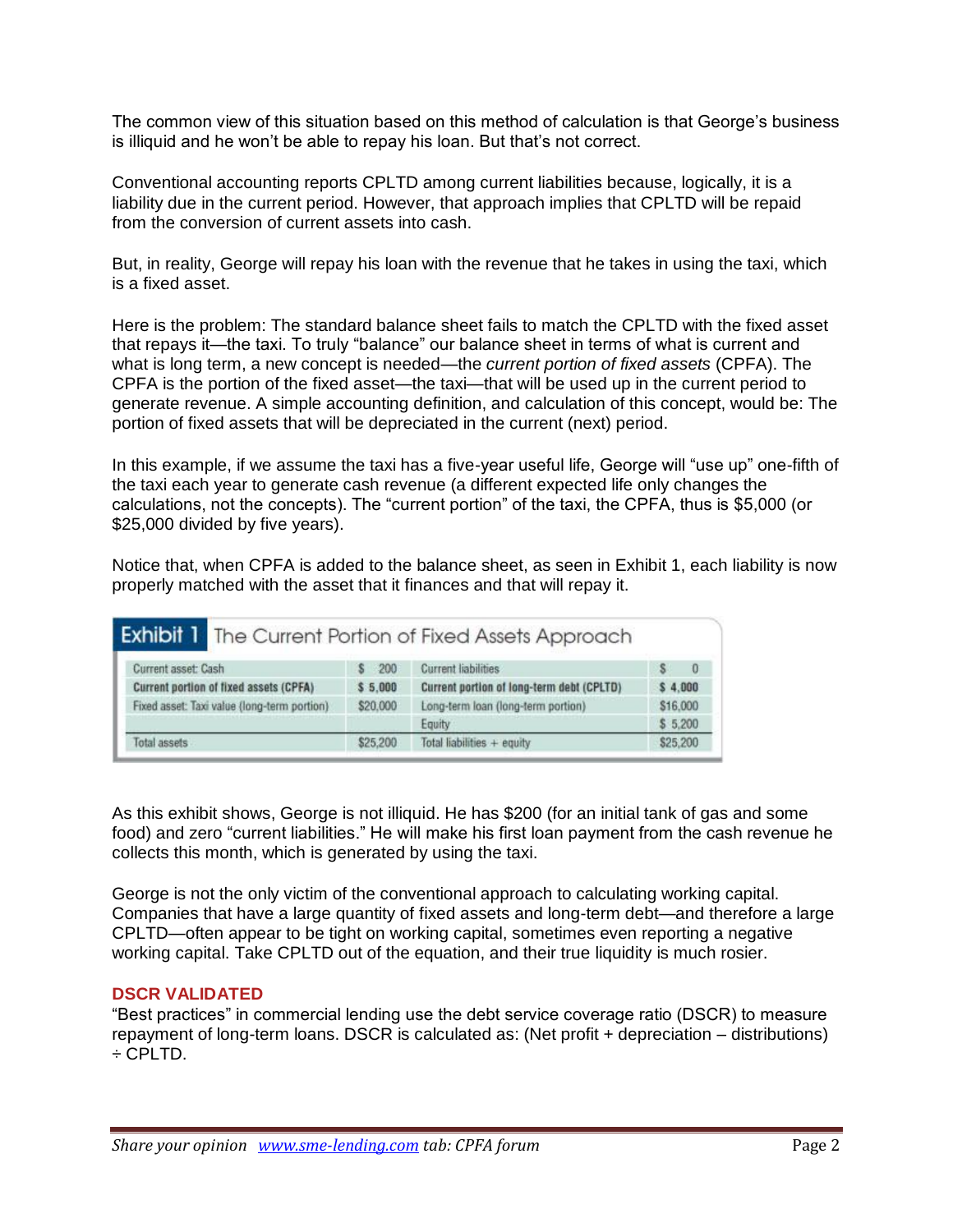The DSCR is a powerful ratio. It correctly captures the concept that the use of the fixed asset generates revenue that is used to repay the CPLTD. The portion of the taxi that is "used up" (depreciated) in generating revenue is effectively converted into cash flow.

However, DSCR measures last year's depreciation expense against next year's loan repayment. A superior DSCR would pit next year's depreciation expense—calculated as CPFA—against next year's loan repayment.

In George's case, next year's depreciation expense (CPFA) of \$5,000 will be adequate to repay the CPLTD of \$4,000. This equates to a DSCR of 1.25 (\$5,000  $\div$  \$4,000) if we assume zero net profit and no distributions. At break-even (zero profit), the company generates exactly enough revenue to cover all expenses, including George's cash expenses (fuel, repairs, interest expense and a salary) and depreciation expense.

To be clear, it is neither the depreciation expense nor the CPFA that repays the CPLTD. Revenue repays CPLTD. The depreciation expense only measures the portion of revenue that is available to repay CPLTD after all cash expenses are paid.

There is, of course, a business risk that revenue could fall short of break-even. If the company suffers a net loss, there may not be enough revenue to cover both cash expenses and CPLTD. Of course, any company that consistently loses money will have a hard time repaying its longterm debt. A policy that requires some minimum DSCR would preclude long-term loans to companies that cannot at least break even.

#### **CURRENT RATIO CONSIDERED**

If the premise is accepted that CPLTD is repaid from CPFA and not from current assets, it must follow that the current ratio is flawed by including CPLTD as a current liability that must be paid from current assets. The distortion arises from the failure to match CPLTD with its source of repayment, CPFA.

Two approaches could fix the distorted liquidity picture:

*Solution 1: Focusing on the trading cycle.* This approach would take CPLTD out of current liabilities, or at least adjust the calculation of working capital and current ratio accordingly. That would require inventing some new terms:

Replace working capital with: *Trading cycle capital* = current assets – (current liabilities – CPLTD).

Replace the current ratio formula with: *Trading cycle ratio* = current assets ÷ (current liabilities – CPLTD).

**Solution 2: Developing a new "current ratio."** The alternate solution is to leave CPLTD with current liabilities, but calculate CPFA and report it with current assets.

Replace working capital with: *Current capital* = current assets (including CPFA) – current liabilities (including CPLTD).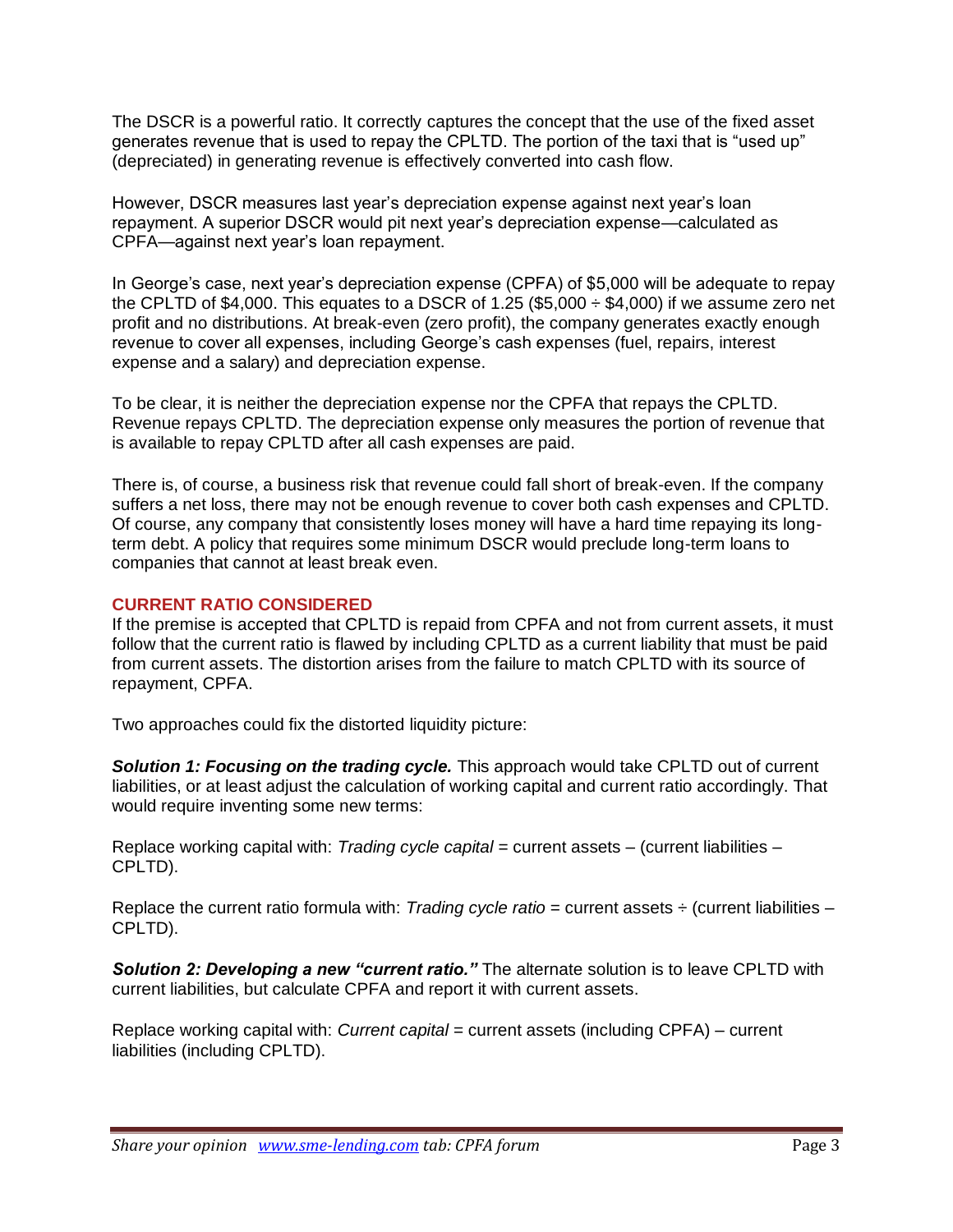Replace current ratio with: *Current period ratio* = current assets (including CPFA) ÷ current liabilities (including CPLTD).

Academics may debate whether the most appropriate treatment is (Solution 1) to move CPLTD from "current" back to long-term to match it with the fixed assets it finances; or (Solution 2) to take the portion of the fixed asset that is "current" and move it up with current assets. In either case, CPFA and CPLTD must match up.

Either approach would be an improvement over the traditional measures of liquidity, but since the approaches provide different information, taken together they provide a clearer understanding of liquidity than was previously possible. A look at how cash flows in cycles reveals the unique contributions of the approaches.

The "short-term cycle" only includes current assets and current liabilities that financed them and are repaid by them. Sometimes called "trading accounts," these exclude CPLTD. By excluding CPFA and CPLTD from the formulas, Solution 1 provides a valuable analysis of the short-term cycle: Are current assets (traditionally defined to exclude CPFA) adequate to repay the shortterm liabilities that financed them (excluding CPLTD)?

The "long-term cycle" matches fixed assets with the long-term liabilities that financed them. However, CPLTD and CPFA complicate the understanding of short-term and long-term cash flow cycles because they contain elements of both cycles, as their titles indicate: ―The *current* portion of *long-term* debt‖ and ―the*current* portion of *fixed* assets.‖ They are, in fact, the "the current portion of the long-term cycle," which places them at the intersection of both time periods.

Notice that CPLTD appears in both the measure for the repayment of short-term debt—the current ratio—and the measure for the repayment of long-term debt—the DSCR. That is because the traditional current ratio encompasses both cycles, including both short-term liabilities and the current portion of long-term liabilities. The proposed "current period ratio" (Solution 2) shares this objective; however, it adds the missing piece—the CPFA—to the ―current‖ assets, thereby pitting all assets that are converted into cash in the current period against all liabilities due in the current period.

The current period ratio (Solution 2) is therefore the closer substitute for the old current ratio. The trading cycle ratio (Solution 1)—which is a narrower measure of liquidity than the currentperiod ratio—can be thought of as a substitute for the old acid-test ratio (or quick ratio), which also was intended to give a narrower measure of liquidity by excluding less-liquid accounts such as inventory. However, the old acid-test ratio suffers from the same flaw as the old current ratio—it erroneously suggests that CPLTD, included as a current liability, is repaid by the current (acid) assets.

The decision going forward is not which of the two new ratios is more useful. Indeed, the greatest insight comes when the two ratios yield opposite indications. For example, a negative trading capital and a positive current-period capital would indicate that the short-term assets do not cover short-term liabilities, but the company is able to keep current because the long-term cycle is generating cash flow (CPFA) adequate to repay both the CPLTD and any shortfall in the short-term cycle. This situation may not be sustainable and may suggest that the mix of shortterm and long-term debt is not optimal. Only by using the measures together is a more comprehensive understanding of liquidity possible.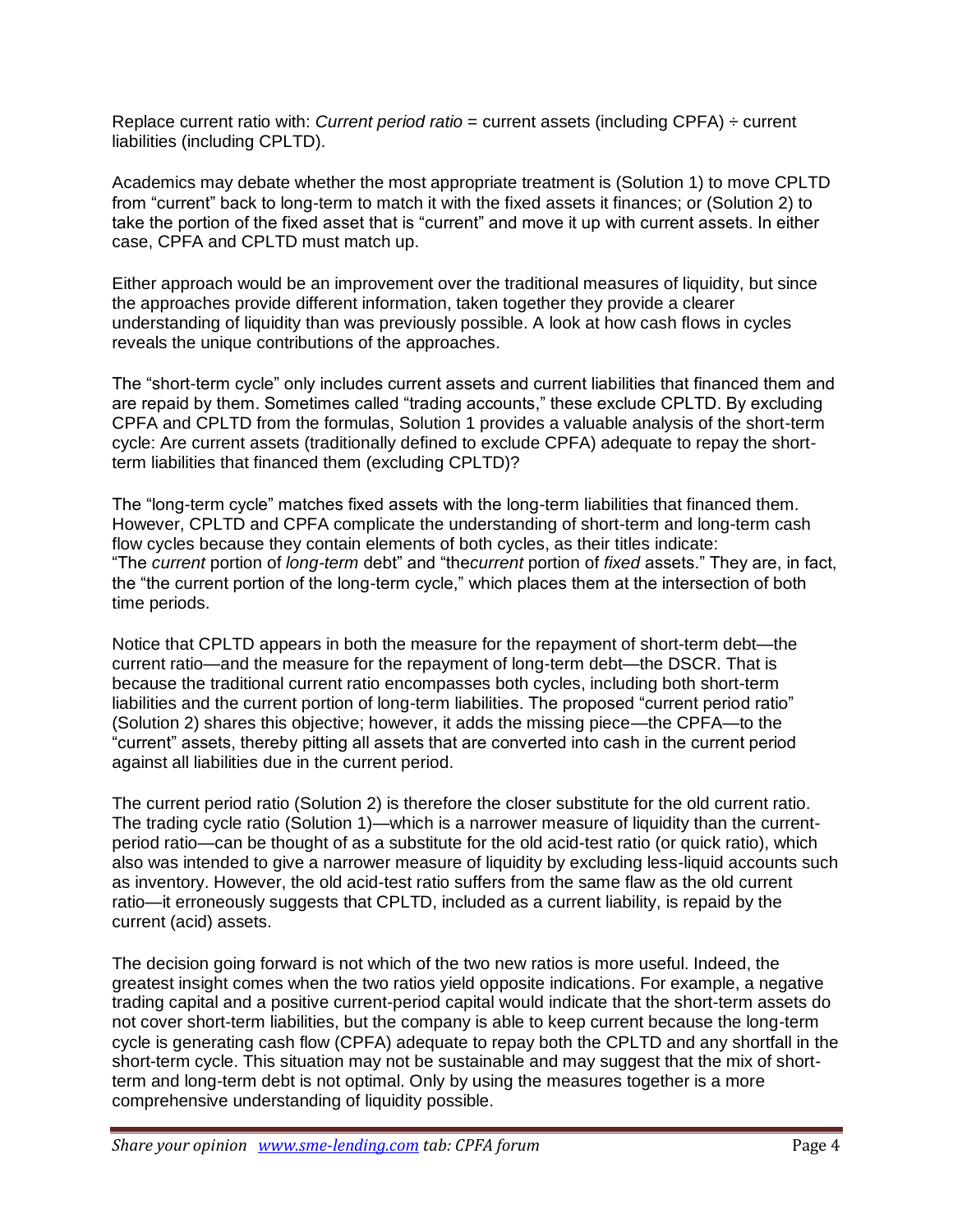#### **SETTING THE STAGE FOR CHANGE**

Discussion of these alternate approaches to assessing working capital is somewhat academic at this time because CPFA is not presently calculated and reported.

CPFA is a new concept, but it is easy to understand: It is the portion of the fixed assets that will be "used up" in the coming year to generate revenue. And it is easy to calculate: It is the scheduled depreciation for the coming year, just as CPLTD is the scheduled principal payments for the coming year.

CPFA should be part of standard reporting. Without CPFA, the traditional measures of liquidity routinely understate liquidity. AT&T, which reported a negative working capital of \$14 *billion* at year-end 2010 (\$20 billion current assets less \$34 billion current liabilities), "appears" to be illiquid, but only because CPLTD is not matched with CPFA. The "appearance" of illiquidity may not hurt AT&T, but lenders generally shy away from small and medium-size companies that "appear" to be illiquid. The suppression of credit resulting from incorrect indicators hurts not only certain companies but also the economy as a whole.

CPAs and auditors have an advantage over lenders and security analysts because they have access to the necessary raw data—the schedule of next year's depreciation—needed to calculate CPFA and a correct current-period ratio. They should do so, because reporting a company to be illiquid or worse, near bankruptcy, based on faulty ratios is as detrimental as failing to identity a truly illiquid firm.

### **EXECUTIVE SUMMARY**

**A current flaw in U.S. GAAP/IFRS financial reporting standards** distorts the calculation of working capital and the current ratio, understating the liquidity of most companies.

**E** Conventional financial reporting places the current portion of long-term debt (CPLTD) among current liabilities because it is a liability due in the current period. That approach, however, incorrectly implies that CPLTD will be repaid from the conversion of current assets into cash.

**The standard balance sheet fails to match the CPLTD with the fixed asset that repays it.** To truly "balance" a balance sheet in terms of what is current and what is long term, a new concept is needed the current portion of fixed assets (CPFA). The CPFA is the portion of the fixed asset that will be used up in the current period to generate revenue. This year's CPFA is next year's depreciation expense.

■ The debt service coverage ratio, used in commercial lending, is an effective tool for measuring repayment of long-term loans. It correctly captures the concept that the use of the fixed asset measured by depreciation expense or CPFA—generates revenue that is used to repay the CPLTD.

**T** Two possible approaches could fix the current distorted liquidity picture: focusing on the trading cycle by taking CPLTD out of current liabilities; or developing a new "current ratio" that leaves CPLTD with current liabilities but calculates CPFA and reports it with current assets. The latter approach would require a change in financial reporting standards.

*Stephen Bartoletti [\(bartoletti@sme-lending.com\)](mailto:bartoletti@sme-lending.com) is an independent, senior banking adviser.*